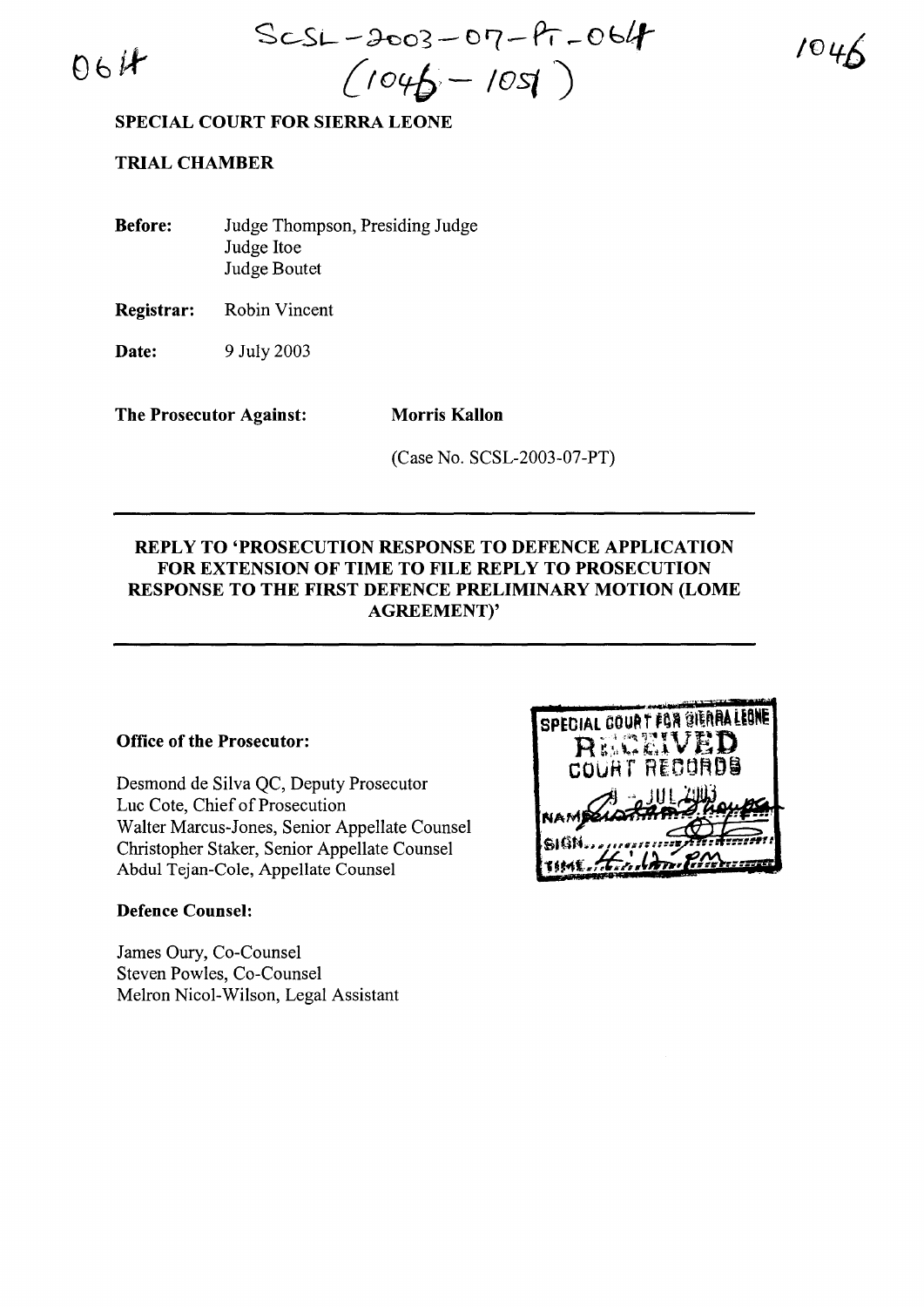- 1. The Defence filed 'Preliminary Motion Based on Lack of Jurisdiction/Abuse of Process: Amnesty Provided by the Lome Accord' ("Preliminary Motion") on 16 June 2003. The Prosecution filed 'Prosecution Reponse to the First Defence Preliminary Motion (Lome Accord)' *(sic)* on 23 June 2003.<sup>1</sup> The Defence were granted an extension of time (30 June 2003) to file its Reply to the Prosecution Response. On 30 June 2003 the Defence filed an 'Application for Extension of Time to File Reply to Prosecution Response to the First Defence Preliminary Motion (Lome Agreement)' ("Application"). The Prosecution filed 'Prosecution Response to Defence Application for Extension of Time to File Reply to Prosecution Response to the First Defence Preliminary Motion (Lome Agreement) on 4 July 2003. ("Prosecution Response" or "Response")
- 2. The Prosecution Response submits that the Defence Application for an extension of time should be dismissed.
- 3. It is of significant disappointment that the Prosecution should object to the defence being granted an opportunity to obtain materials which are patently relevant to adequately replying to matters raised in the Prosecution Response.<sup>2</sup> The position adopted by the Prosecution materially undermines the fairness of these proceedings and exposes the Defence to prejudice in preventing any proper consideration by the Defence of matters arising out of the Lome Agreement.
- 4. The materials sought could support the innocence or mitigate the guilt of the of the accused by contributing to the success of the accused's Preliminary Motion on the Lome Agreement. Specifically such material is of crucial importance to the Defence to be able to consider:

4.1 The intended application of the amnesty granted in the Lome Agreement.

<sup>&</sup>lt;sup>1</sup> Note: The Response was received by the Defence, via the Court Registry, on 26 June 2003.

 $2$  See Paragraphs 12, 18 and 19 of the Response.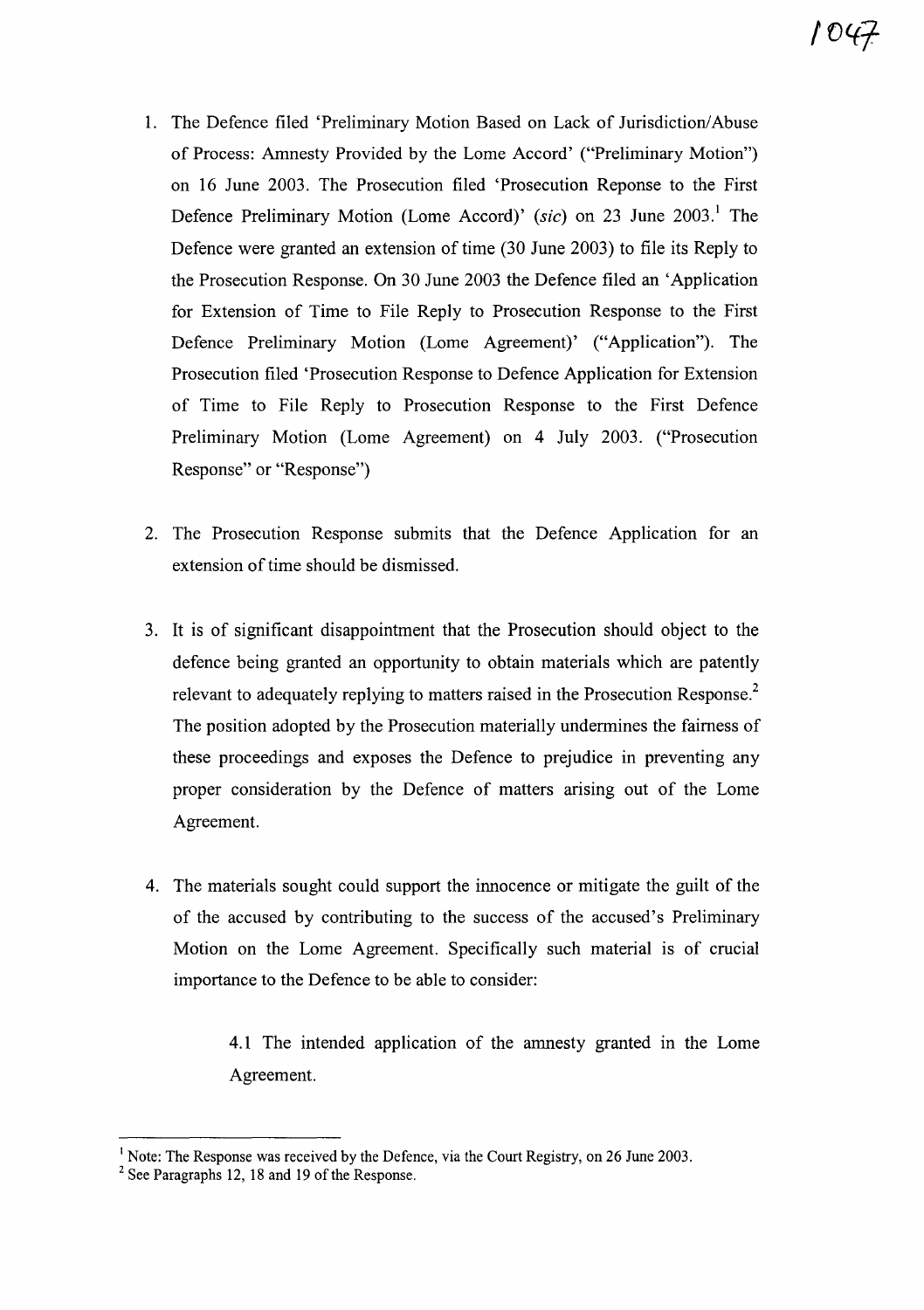4.2 The extent to which the Government of Sierra Leone is bound by the Lome Agreement.

4.3 The intended effect of the Secretary-General's reservation to the Lome Agreement on the other parties to the Agreement.

4.4 The implementation of and adherence to the Lome Agreement by the parties to it.

4.5 The extent and manner in which the Government of Sierra Leone considered its obligations pursuant to the Lome Agreement when agreeing to the establishment of the Special Court.

- 5. In *R* v *Banks* <sup>3</sup> Avory J., held that "Counsel for the prosecution throughout a case ought not to struggle for the verdict against the prisoner, but they ought to bear themselves rather in the character of ministers of justice assisting in the administration of justice."<sup>4</sup> Further Lord Woolf C.J. noted that "the Prosecution Advocate plays an important role and as such may be considered a cornerstone of an open and fair criminal justice *system."s*
- 6. It appears that the Prosecutor is seeking to actively frustrate the Defence's entirely legitimate request so as to prevent the accused from having the opportunity to obtain materials central to responding to matters raised, for the first time, by the Prosecution in its Response. This approach, in tum, undermines the fairness of these proceedings.<sup>6</sup>
- 7. It is noted that the Prosecution have made no effort to respond to the letter sent to them by facsimile transmission by the Defence on 30 June 2003 and they have made no effort to expedite matters by even indicating when the documents requested might be made available. The Defence is therefore forced to seek an order from the Trial Chamber for Disclosure – this is dealt with in a separate motion.

 $3$  [1916] 2 KB 621

<sup>4</sup> See also *Allie Mohammed v The State* (1996) 51 WIR 320

 $<sup>5</sup>$  Forward – Guidelines for Crown Prosecutors (England and Wales) 11 February 2002.</sup>

 $6$  Article 17 of the Statute of the Special Court of Sierra Leone, Article 14 International Covenant on Civil and Political Rights and Article 7 African Charter on Human and People's Rights.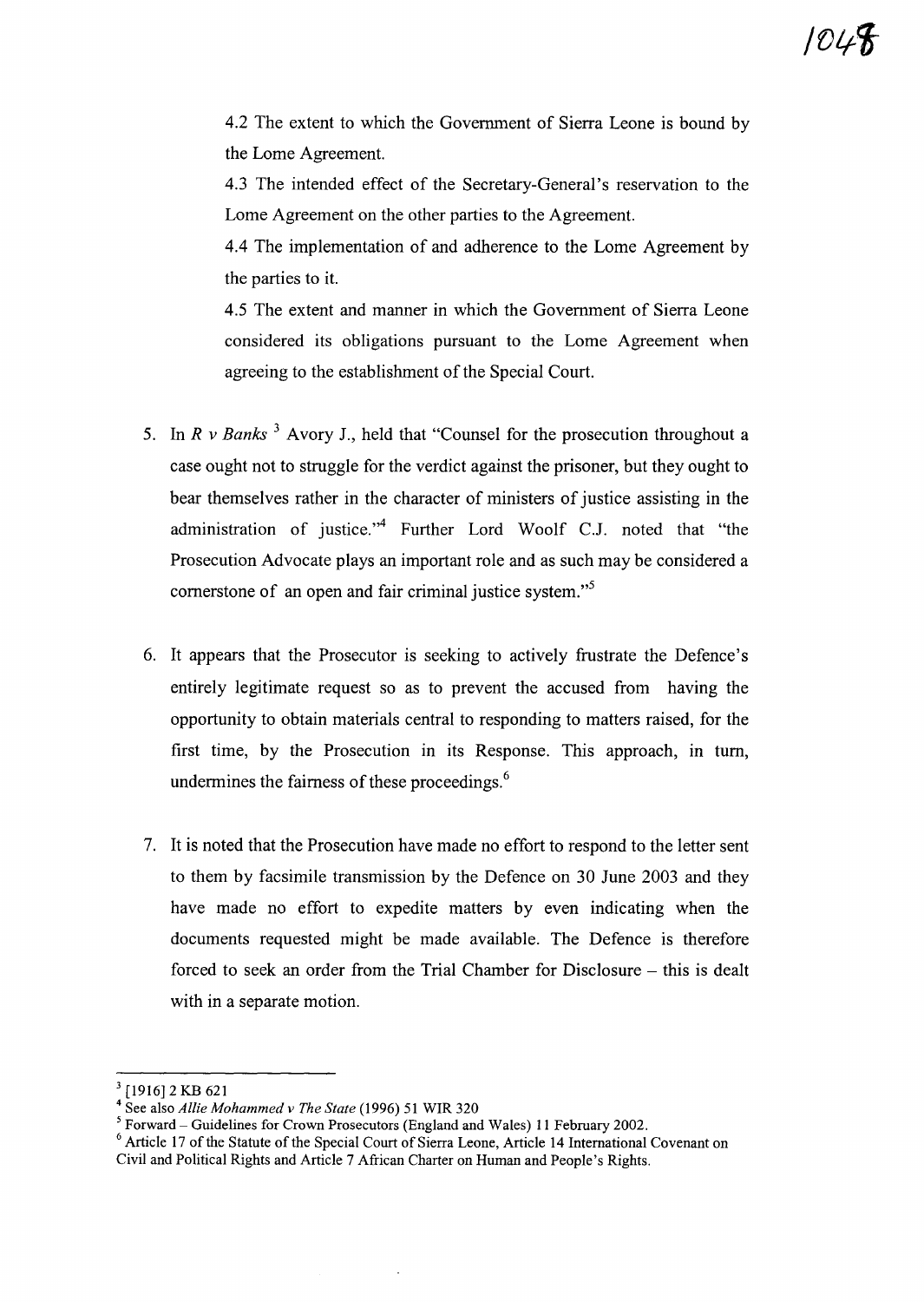- 8. The Prosecution Response notes that the Application was filed "on the last day of the delay initially requested by the Defence to file a Reply to the Prosecution Response".<sup>7</sup> It is hoped that there is no implied criticism of the Defence in this statement. The Defence, having received the Prosecution Response on 26 June 2003, were entitled to three days to prepare its Reply. After careful consideration of the points raised in the Prosecution Response it was felt by counsel for the accused that it would be impossible to Reply without first having sight of the documents set out in the letters to the Prosecution and Attorney-General (attached to the Application).
- 9. The Prosecution Response asserts that "a party cannot under the guise of a Reply bring forth additional arguments in support of the same prayer sought in its own Motion."<sup>8</sup> Moreover, it is stated that "the Rules require a party to put all arguments in support of a motion in the motion itself, to enable the other party to address all of those arguments in its response".<sup>9</sup>
- 1O. At this stage, without having received the documents and materials requested, the Defence has not concluded what the contents of its Reply will be. It is therefore surprising that the Prosecution claims to have some insight into what the Reply will contain. The Defence is well aware of its obligations and what it may and may not include in any Reply. The materials and documents requested by the Defence will enable it to formulate its Reply to points made in the Prosecution Response.
- 11. It is noted that in its Reply to the Defence Response on Protective Measures the Prosecution sought to introduce additional material by way of two declarations and a letter from President Kabbah. The Trial Chamber held that the declarations presented by the Prosecution in its Reply:

"cannot be considered as fresh evidence, but may only be considered as evidence of a rebutting character, as the declarations only add and

<sup>7</sup> Prosecution Response para. 4

<sup>8</sup> Prosecution Response para. 5

<sup>9</sup> Prosecution Response para. 6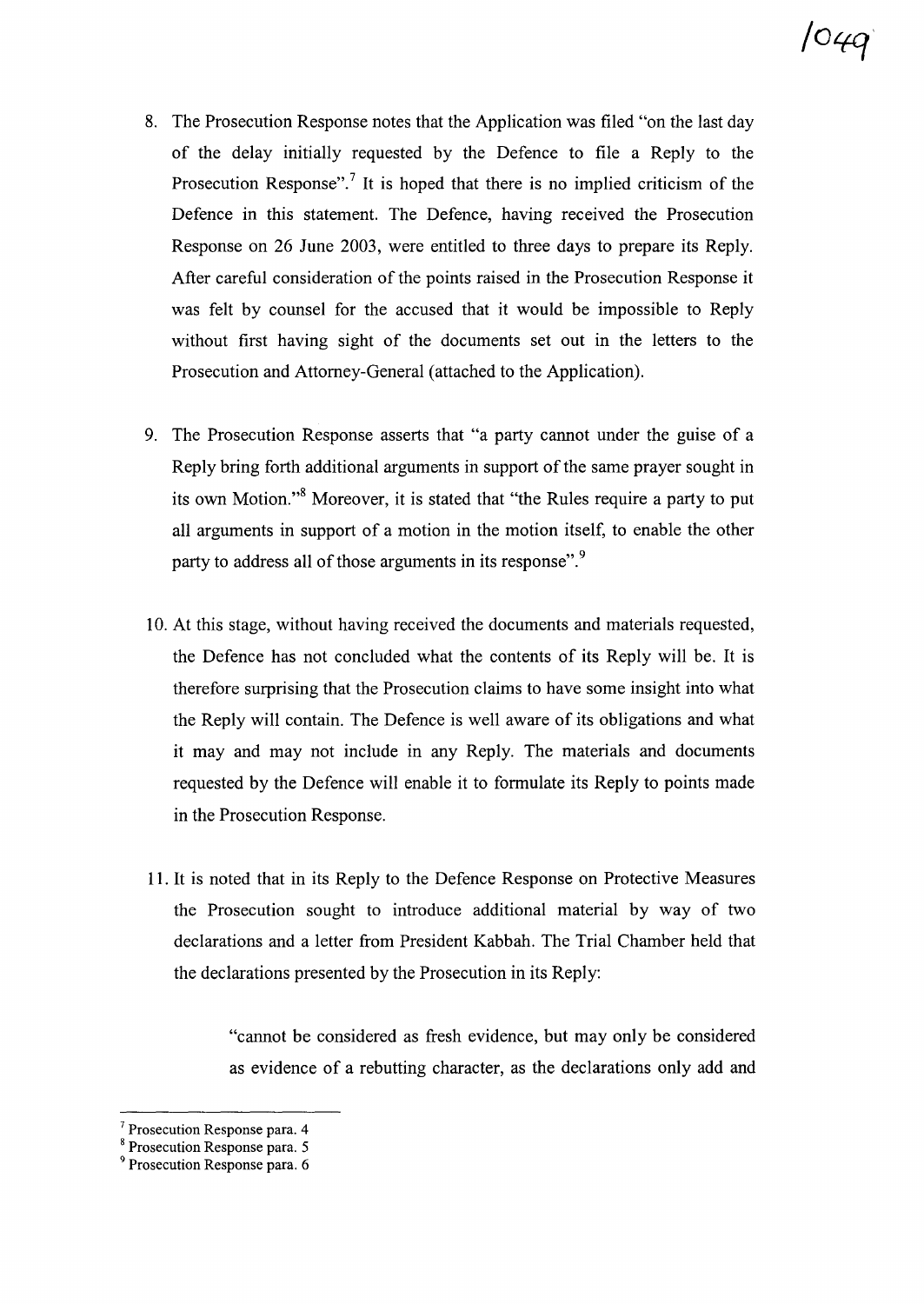strengthen the line of argument in the Motion, and that the additional declarations do not initiate an entire new line of argumentation." $10$ 

The materials and documents requested by the Defence from the Prosecution and Government of Sierra Leone will enable to the Defence to present evidence of a "rebutting character" to the Prosecution Response and will only add and strengthen the line of argument in the Motion.

- 12. The Prosecution Response contends that "most of the documents sought appear to be readily available within the public domain".<sup>11</sup> This is not the case, a reading of the definition of "documentation" contained in both the letter to the OTP and to the Attorney-General should make it clear that the materials sought are most unlikely to be in the public domain.
- 13. It is clear beyond peradventure that the documents and materials requested by the Defence will enable it to Reply to the points made in the Prosecution Response. Thus, good cause clearly exists for an extension of time to be afforded the Defence to file its Reply once it has received and had time to consider the material requested.
- 14. By way of closing, the Prosecution Response asserts that "the Amnesty Provisions of the Lome Agreement are wholly irrelevant to these proceedings before the Special Court  $\ldots$ <sup>12</sup>. The Prosecution Response then simply invites the Trial Chamber to deny the Defence Application for access to crucial documents before filing its Reply and to "render its decision on the record as it now exists".<sup>13</sup>
- 15. The Prosecution are effectively inviting the Trial Chamber to conclude its deliberation on this central matter, of fundamental importance to the administration of justice by the Special Court, without granting the Defence an

<sup>10</sup> *Prosecutor v Kallon* 'Order on Defence Objection filed as Reply Evidence in the Prosecution Motion for Immediate Protective Measures for Witnesses and Victims and for non-Public Disclosure' 21 May 2003.

<sup>&</sup>lt;sup>11</sup> Prosecution Response para. 8

<sup>&</sup>lt;sup>12</sup> Prosecution Response para. 9

<sup>&</sup>lt;sup>13</sup> Prosecution Response para. 10